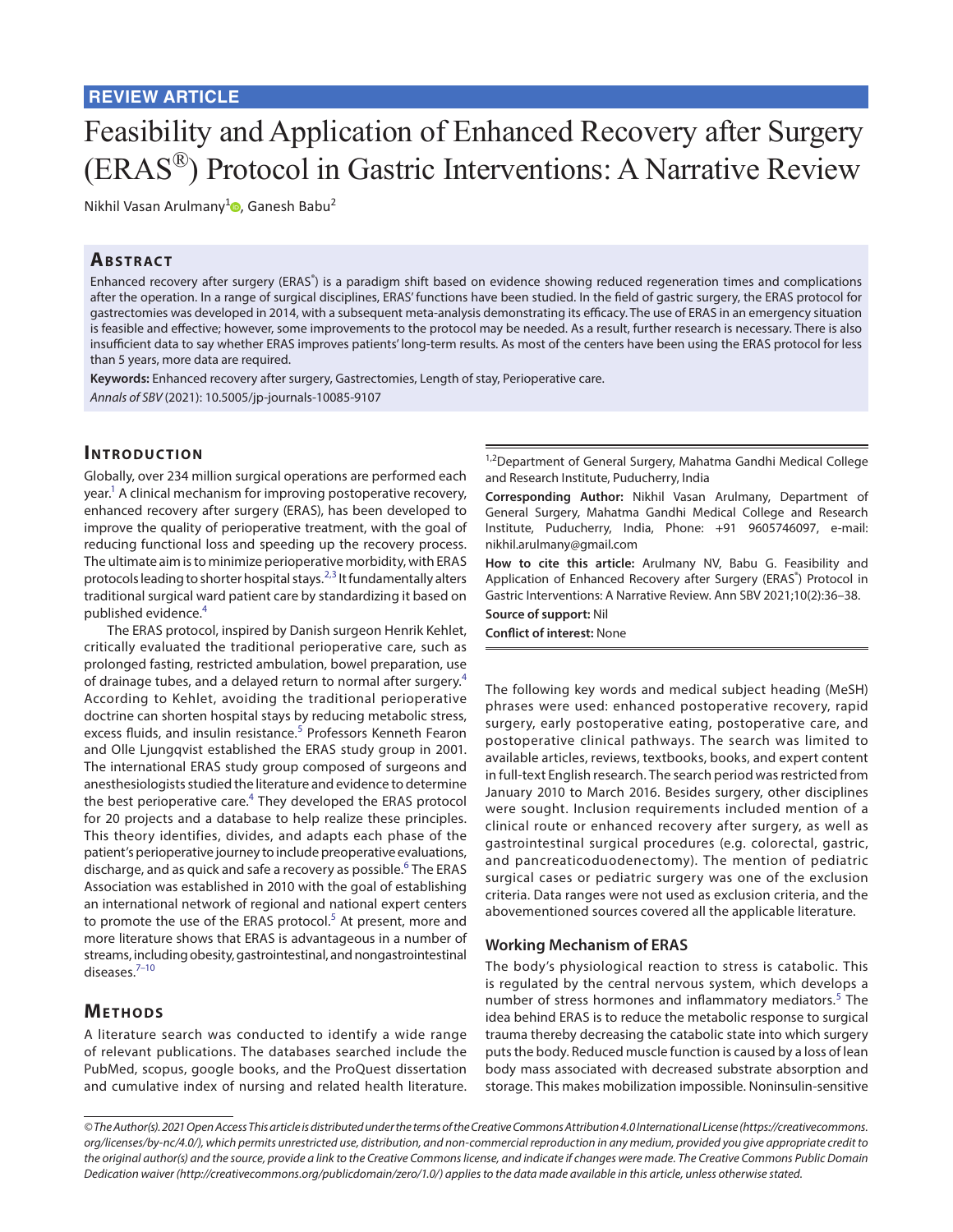cells, however, increase their glucose uptake. This rise can result in a number of postoperative complications, including infections and cardiovascular issues.<sup>11</sup>

Patients receive specific details prior to surgery, starting with preoperative therapy, which decreases anxiety, encourages postoperative rehabilitation and pain control, and increases adherence to treatment plans, allowing for a faster recovery and discharge[.12](#page-2-4) The ERAS protocol advises against using mechanical bowel preparation, which has been shown to cause dehydration and fluid and electrolyte imbalances. It was intended as a method to empty the gastrointestinal tract, but it does the exact opposite by liquefying the stools and increasing the possibility of contamination intraoperatively.<sup>[2](#page-1-1)</sup> Traditional surgery protocol has included fasting before surgery to prevent aspiration; however, there is no evidence to support this. Fasting before surgery, however, exacerbates the metabolic stress that arises after surgery.<sup>13</sup> Before midnight and 2–3 hours before surgery, drink a clear carbohydrate-rich beverage to place the body in a metabolically fed condition. Preoperative thirst, appetite, anxiety, and postoperative insulin resistance are all decreased.<sup>[8](#page-2-6)</sup>

Low-molecular-weight heparin prevents postoperative complications of immobilization without increasing the risk of thrombocytopenia according to meta-analyses. Due to its 24-hour dosing and decreased risk of thrombocytopenia, low-molecular-weight heparin is favored.<sup>12</sup> According to research, prophylactic antibiotics are effective in preventing anaerobic and aerobic infections.<sup>14</sup> Studies show that maintaining normothermia decreases wound infections, adverse cardiac events, bleeding, and the need for blood transfusions. Forced heating of the upper body with warmer, intravenous (IV) fluids, and extending heating to 2 hours before and after surgery may be followed.<sup>13</sup> The use of IV fluids to compensate for the losses during surgery was common in conventional surgery protocols. Such methods lengthened hospital stays by preventing the return of normal gastrointestinal function, hindering wound and anastomosis healing, and affecting tissue oxygenation. Evidence suggests that reducing sodium-rich IV fluid administration after surgery by avoiding IV infusions and beginning oral fluids as soon as possible after surgery will reduce hospitalization and postoperative complications including ileus.<sup>12</sup>

Epidural analgesia in open interventions, discouraging opioid use and overzealous fluid replenishment, and the use of oral laxatives early after surgery are all techniques to reduce the risk of ileus. The patient should be discharged as soon as he or she has a solid food diet, regular bowel movements, orally managed pain, sufficient self-care independence, and no complications that require hospitalization[.12](#page-2-4) The most critical feature of ERAS is not to discharge a patient from the hospital as soon as possible. Rather, it is intended to prepare him for an early release by ensuring that he or she is completely capable of returning home.

# **ERAS in Gastric Surgeries**

Although the ERAS protocol has been proposed for gastric surgeries, it is still being researched.<sup>15-[17](#page-2-9)</sup> Yu et al. found that postoperative inpatient care, time to first relief of flatulence, and expenditure were all substantially reduced in patients who received ERAS perioperative treatment in a meta-analysis of 400 patients reported in 2014.<sup>18</sup> In addition, a 25-item evidence-based checklist for gastrectomy patients was compiled by an international committee within the ERAS society in 2014.<sup>19</sup> A 2015 meta-analysis of seven randomized controlled trials and 524 patients found that ERAS care can shorten postoperative hospital stays, reduce hospital

costs, reduce discomfort, and improve quality of life.<sup>[20](#page-2-12)</sup> A subsequent meta-analysis published in 2018 found that ERAS decreased the time to relief of gas, overall hospital stay, postoperative inflammatory markers, and expenditure, but needs to be taken with a pinch of salt in view of the need for bigger studies.<sup>21</sup> A Cochrane review of gastrectomies performed in an 18-year time period from 1996 concluded that there was no adverse correlation in not using drains and did not aid in identifying and managing leaks.<sup>22</sup> Finally, as compared with conventional or late postoperative oral feeding, early postoperative oral feeding is associated with a shorter hospital stay and no increase in clinically related complications. $^{23}$  $^{23}$  $^{23}$ 

#### **Impact on Clinical Outcome**

More studies are required on how ERAS implementation helps patients in the long run.<sup>[5](#page-1-4)</sup> Literature points toward enhanced survival in the long run; however, these are emerging trends and require additional studies.<sup>[24](#page-2-16)</sup> Curtis et al. evaluated the application of ERAS protocol in patients undergoing laparoscopic or open surgeries; the additional variables made the findings more complex and less explicit.<sup>[25](#page-2-17)</sup> A research by Gustafsson et al., however, has more definitive results. Gustafsson et al. looked at five-year survival in various adherence cohorts.<sup>[26](#page-2-18)</sup> Patients with a higher degree of regimen (70%) have a lower risk of cancer-specific death after 5 years [higher risk (HR) = 0.58, 95% confidence interval CI: (0.39–0.88)]. Restrictive perioperative fluid therapy (another part of ERAS treatment) was also associated with improved five-year survival (cancer-specific death,  $HR = 0.45, 95\%$  CI:  $(0.25-0.81).^{27}$  $(0.25-0.81).^{27}$  $(0.25-0.81).^{27}$ 

## **Conc lusion**

There is international consensus that ERAS results in faster, safe, and reproducible recovery and this is propagating the adoption of these guidelines. In the majority of surgical disciplines, including gastrointestinal surgeries, ERAS eliminates risks, shortens length of stay, and thereby contributes to cost savings. However, ensuring adherence to ERAS guidelines and implementing ERAS to emergency surgery appears well-nigh impossible. It makes it clear that modifying surgical indoctrination is more complicated than one would expect. As a result, new implementation techniques are required to increase the popularity and usage of this evolution.

## **ORCID**

*Nikhil Vasan Arulman[y](https://orcid.org/0000-0002-9760-7145)* https://orcid.org/0000-0002-9760-7145

#### **Re f er enc es**

- <span id="page-1-0"></span>1. Feldheiser A, Aziz O, Baldini G, Cox B, Fearon K, Feldman L, et al. Enhanced recovery after surgery (ERAS) for gastrointestinal surgery, part 2: consensus statement for anaesthesia practice. Acta Anaesthesiol Scand 2016;60(3):289–334. DOI: 10.1111/aas.12651.
- <span id="page-1-1"></span>2. Joliat GR, Labgaa I, Petermann D, Hübner M, Griesser AC, Demartines N, et al. Cost-benefit analysis of an enhanced recovery protocol for pancreaticoduodenectomy. Br J Surg 2015;102(13):1673–1683. DOI: 10.1002/Bjs.9957.
- <span id="page-1-2"></span>3. Nussbaum DP, Penne K, Stinnett SS, Speicher PJ, Cocieru A, Blazer DG, et al. A standardized care plan is associated with shorter hospital length of stay in patients undergoing pancreaticoduodenectomy. J Surg Res 2015;193(1):237–245. DOI: 10.1016/j.jss.2014.06.036.
- <span id="page-1-3"></span>4. Ljungqvist O. ERAS–enhanced recovery after surgery: moving evidence-based perioperative care to practice. JPEN J Parenter Enteral Nutr 2014;38(5):559–566. DOI: 10.1177/0148607114523451.
- <span id="page-1-4"></span>5. Ljungqvist O, Scott M, Fearon KC. Enhanced recovery after surgery: a review. JAMA Surg 2017;152(3):292–298. DOI: 10.1001/ jamasurg.2016.4952.